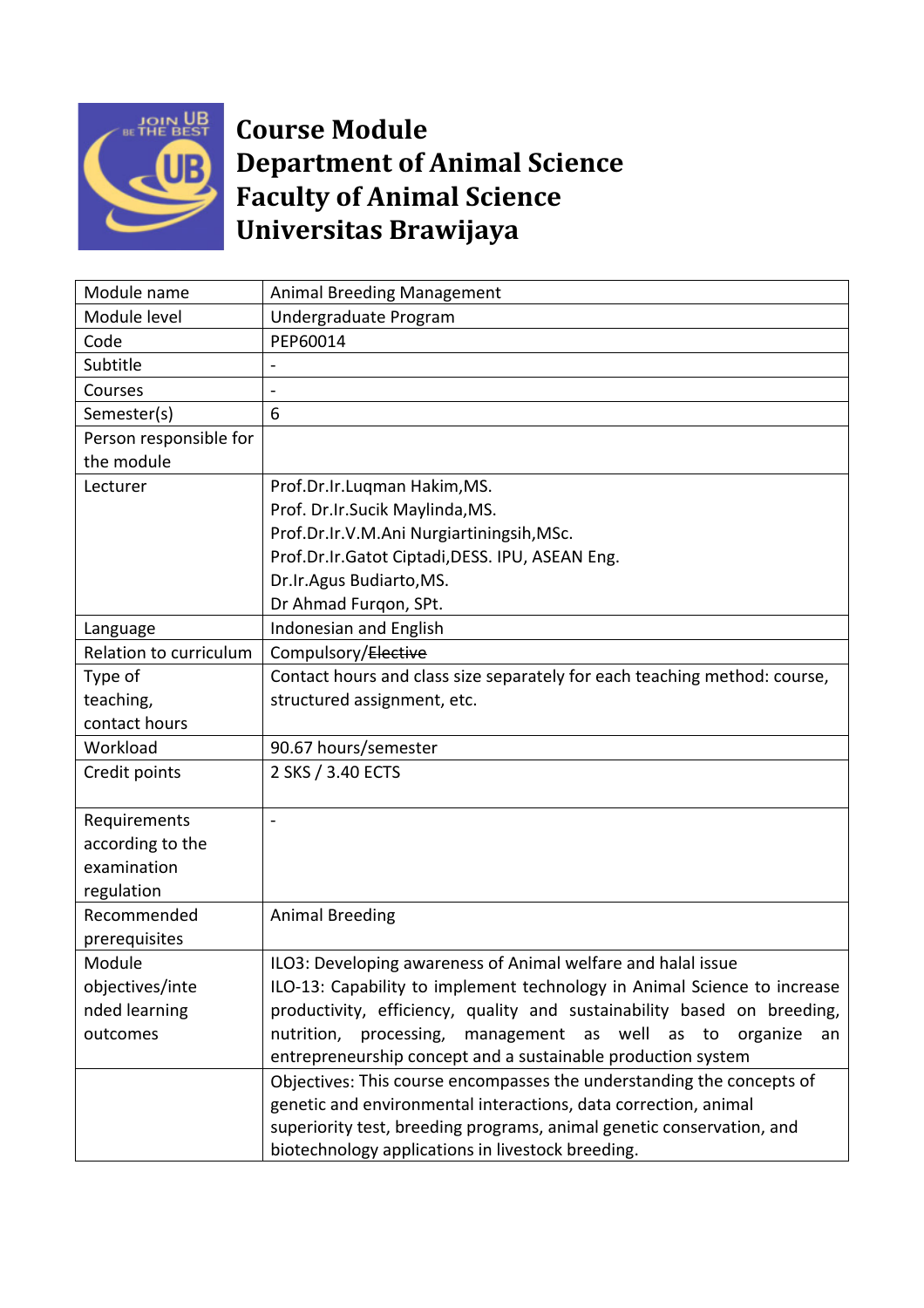|                                                         | Knowledge: Able to understand the principles of Animal Breeding<br>Management                                                                                                                                                                                                                                                                                                                                                                                                                        |
|---------------------------------------------------------|------------------------------------------------------------------------------------------------------------------------------------------------------------------------------------------------------------------------------------------------------------------------------------------------------------------------------------------------------------------------------------------------------------------------------------------------------------------------------------------------------|
|                                                         | Skills: cognitive- Able to discuss the importance of animal breeding<br>management. Phsycomotoric-Able to calculate/analyze on the problems of<br>animal breeding, particularly in Indonesia compared to the conditions of<br>animals in the world                                                                                                                                                                                                                                                   |
|                                                         | Competences: Able to develop and evaluate the implementation of<br>breeding programs in Indonesia                                                                                                                                                                                                                                                                                                                                                                                                    |
| Content                                                 | Courses:<br>1. INTRODUCTION<br>2. Genetic and Environmental Interaction<br>3. Recording<br>4. Quantitative Data Correction for Ruminant and Non-Ruminant<br>Animals<br>5. Animal Excellence Test<br>6. Breeding Program Scheme<br>7. Ruminant Animal Breeding Program in Tropical and Temperate<br>Areas<br>8. Non-Ruminant Animal Breeding Program in Tropical and Temperate<br>Areas<br>9. Genetic Conservation<br>10. New Breeding Formation<br>11. Biotechnology Applications in Animal Breeding |
| Study and                                               | 1. Midterm exam                                                                                                                                                                                                                                                                                                                                                                                                                                                                                      |
| examination<br>requirements and<br>forms of examination | 2. Final term exam<br>3. Structured assignment and quiz<br>4. Group assignment                                                                                                                                                                                                                                                                                                                                                                                                                       |
|                                                         | How to score:<br>35% Midterm Exam<br>35% Final Exam<br>15% Structured Assignments and quiz<br>15% Group Assignments                                                                                                                                                                                                                                                                                                                                                                                  |
|                                                         | $A:80 <$ Final Score $\leq 100$<br>$B+$ : 75 < Final Score $\leq 80$<br>$B:69 <$ Final Score $\leq 75$<br>$C+$ : 60 < Final Score $\leq 69$<br>$C: 55 <$ Final Score $\leq 60$<br>$D:50 <$ Final Score $\leq 55$<br>$D+$ : 44 < Final Score $\leq$ 50<br>$E: 0 <$ Final Score $\leq 44$                                                                                                                                                                                                              |
| Media employed                                          | Projector and screen, Zoom application, Google Classroom, e-book, WA<br>Group                                                                                                                                                                                                                                                                                                                                                                                                                        |